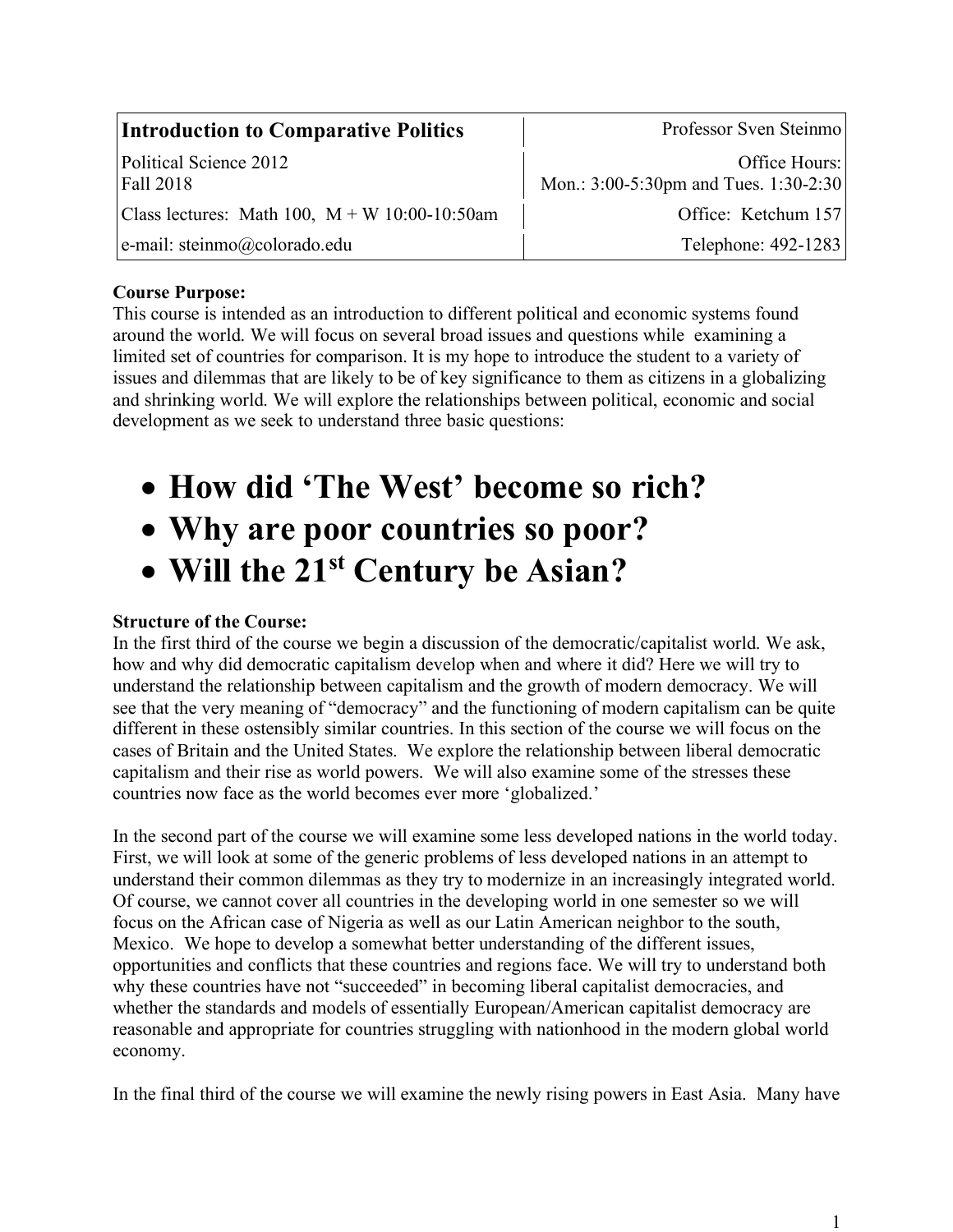suggested that these countries will be the next superpowers as the twilight of liberal democratic capitalism wanes. First, we will look at the rise (and fall?) of the Japanese economic miracle and then the booming power of China.

We conclude the course by returning to our original questions about the rise (and fall?) of liberal democracy in an increasing competitive and globalized world. The course will end with a puzzle: Has liberal democratic capitalism run its course?

In conclusion, this course is intended to offer students somewhat of a survey of the world through the lens of comparative political economy. I hope to give the students an understanding of the variation in political and economic systems in the world and to give them some tools which might help them understand why different countries have taken such divergent paths. Once we have a better understanding of how and why modern countries are so different, then perhaps we can have a more intelligent discussion about how and whether they can or should be "more like us"

#### **Requirements:**

Your grade in the course will be based on: 1) two mid-term exams (worth 20% of total class grade each); 2) a research paper (20%); 3) the final exam (30%); and 4) participation and attendance in discussion seminars (10%). Students should bring class "clickers" to the weekly **lectures** 

| $\bullet$ 1 <sup>st</sup> Mid-term, in class | $=$ | 20% of class grade.  |
|----------------------------------------------|-----|----------------------|
| • $2nd$ Mid-term in class                    | $=$ | 20% of class grade   |
| • Research paper                             | $=$ | 20 % of class grade. |
| • Final exam, Sun. May $6$ , 1:30 p.m        | $=$ | 30% of class grade   |
| • Recitation participation and attendance    | $=$ | 10 % of class grade  |

#### *Exams:*

Each mid-term will be worth 20% of the class grade. The final will be cumulative and will count for 30% of the class grade. The mid-terms and final exams will consist of short answer questions as well as essay questions. These essay questions will be available at our WEB site at least one week before each exam. Exams will cover both assigned reading and materials presented in the class lecture/discussions as well as materials presented in the documentaries, films and videos shown during class.

#### *Short research paper*

Each student is required to write a short research paper which takes up some of the major themes of this course and focuses on a particular country. In other words, you may choose to write a paper on a country (or region, with permission from your TA) and try to explain their political and economic status. You may focus on a developing/poor country, a wealthy country, or a rising nation. The key question you will be asked to explore is what explains that country's relative success, or failure, in the modern world? For example, you may be interested in Argentina, or Tanzania and wonder why these apparently resource rich countries have had so many difficulties developing successful democratic/capitalist regimes? Or, you may be interested in examing a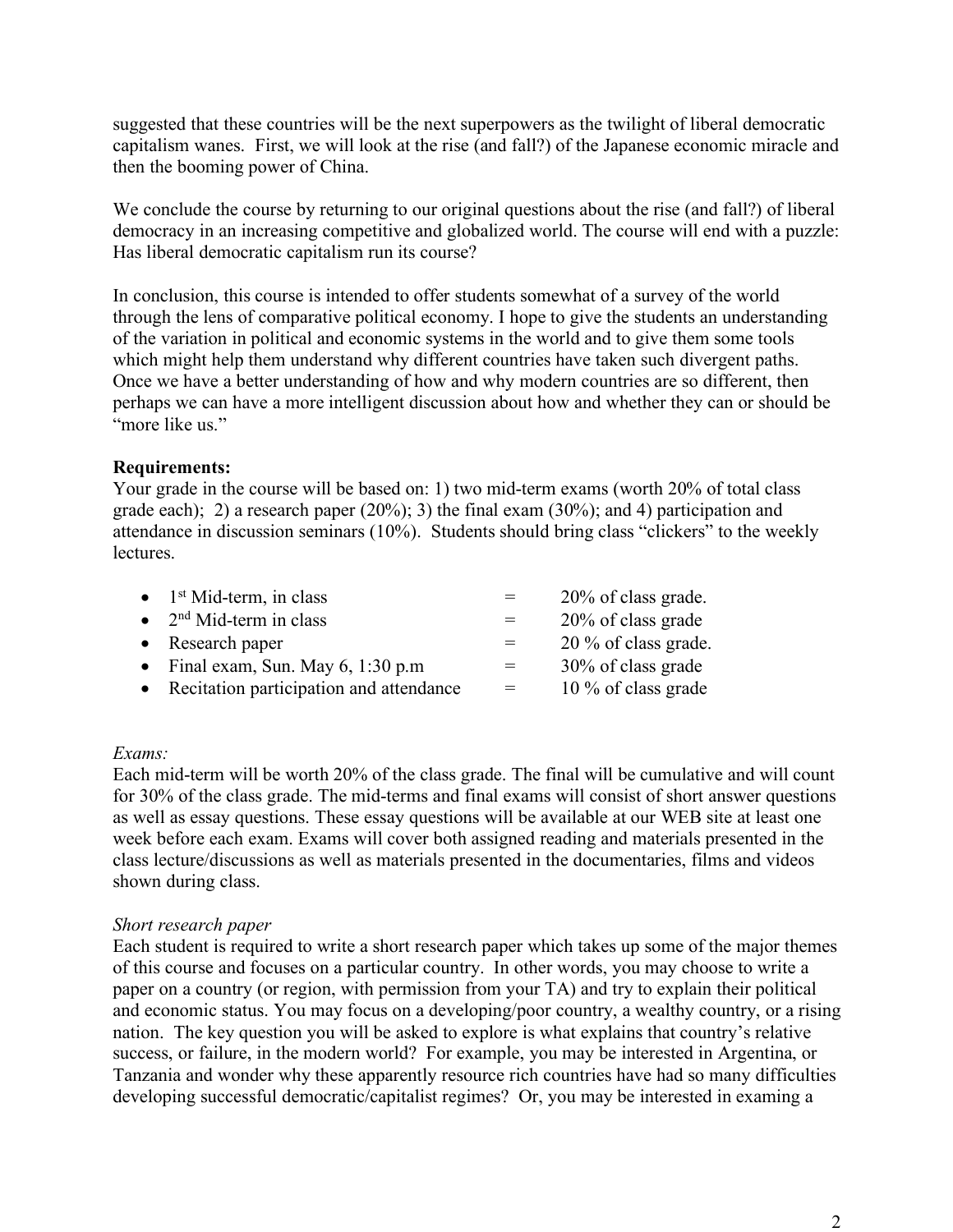country like Sweden, or Germany, try to explain how and why they have apparently done so well despite their high levels of taxation and government regulation. The point here is to give you the opportunity to explore, research and write about a country (or region?) that you find particularly interesting. In any case, **you are required** to meet with your TA at least two weeks before the paper is due and have the basics of your paper pre-approved before you can submit the final paper. You will be expected to engage in real research for this paper. It should include an extensive bibliography with diverse sources. We expect these papers to be between 8 and 10 pages each (double spaced, 11 or 12 font, regular margins), including the bibliography.

*Your paper should develop an argument and properly address the counter arguments to your thesis.* Papers will be due in class on December 3, 10:50 am. We will, of course, discuss expectations for this paper later in the semester. Papers must be simulataneously turned into the class Canvass web page and submitted to *Turnitin.com* to check for plagiarism (see below).

**Papers that are turned in late** will be marked down one "notch" for each day it is late. So, for example, a paper turned in on December 4 (one day after the due date) which would have received a "B" grade, will receive a "B-". A paper that would have received an "A" if turned in on time, but is turned in two days late will receive a "B+".

#### *Grading:*

All assignments will be graded according to the following scale:

| A             | Ξ   | $94+$        |
|---------------|-----|--------------|
| $A-$          | Ξ   | 90-93        |
| $B+$          | Ξ   | 87-89        |
| B             | =   | 84-86        |
| $B-$          | =   | 80-83        |
| $C+$          | $=$ | 77-79        |
| $\mathcal{C}$ | =   | 74-76        |
| $C-$          | =   | $70 - 73$    |
| $D+$          | $=$ | 67-69        |
| D             | =   | 64-66        |
| $D-$          | $=$ | $60 - 63$    |
| F             | =   | 59 and below |
|               |     |              |

Papers, exams, or assignments that are not turned in will receive "0" credit.

#### *Recitation sections:*

Participation in the weekly discussion sections is an important component of this class and will account for 10% of your overall course grade. Students are expected to read the assigned reading for week before their discussion class recitation meets. Speak to your TA about specific requirements. Student's grade in recitation will be based on: a) attendance, b) participation and c) preparedness (e.g. have you done the reading and are you prepared to discuss/debate it?).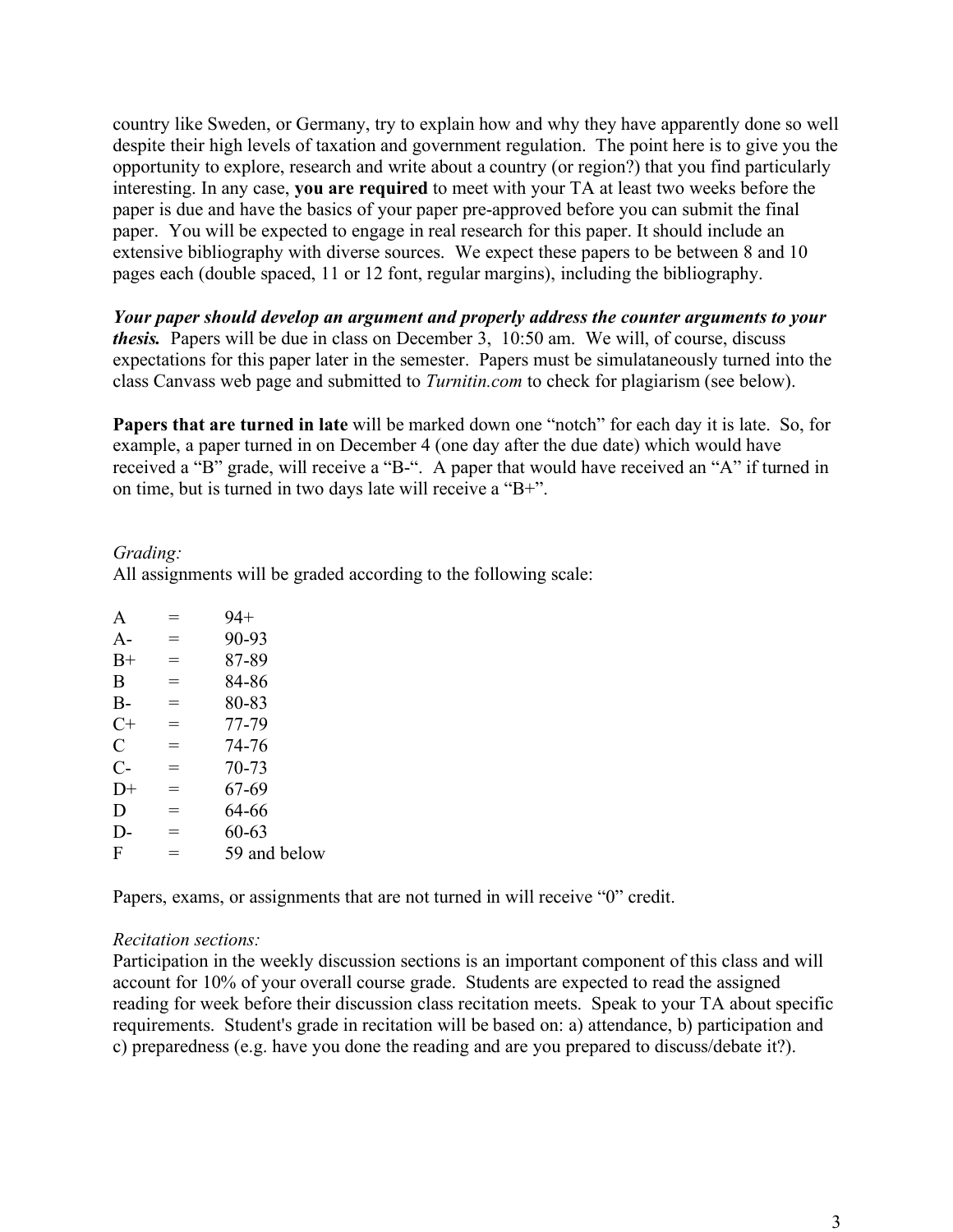#### *Plagarism:*

I take plagiarism very seriously. Plagiarism is defined as the use of another's ideas or words without appropriate acknowledgment. Examples of plagiarism include: failing to use quotation marks when directly quoting from a source; failing to document distinctive ideas from a source; fabricating or inventing sources; and copying information from computer-based sources, i.e., the **Internet** 

Papers or exams that are discovered to be plagarized will be given an "F" and the student will be given an "F" for the entire course. For information on Turnitin, please refer to https://oit.colorado.edu/services/teaching-learning-tools/turnitin-plagiarism-protection.

#### **Required Readings:**

Patrick O'Neil, et al., *Cases in Comparative Politics,* Norton, 2018

Course reader: **"University of Colorado Boulder PSCI 2012***, Introduction to Comparative Politics Custom Edition***"** Exclusive \* Paperback ISBN: 9781544329949

Additional readings will be available on the class website/Canvas page. https://canvas.colorado.edu

# *Weekly schedule*

**All assignments are subject to change.** 

**Please keep a close look at the course canvas page each week on the "Calendar" page.**

August 27 Introduction -- Reading: No required reading

## *PART I: Why are the Rich, So Rich?*

August 29 – The Spirit of Capitalism: How did the West get so rich? Readings: A. Clark, *"A Sixteen Page Economic History of the World"* (See *class Canvass website: https://canvass.colorado.edu look at the "calendar." OR*, go directly to the website: http://assets.press.princeton.edu/chapters/s8461.pdf)

September 2, no class meeting (enjoy your Labor Day weekend).

September 5 -- Why Britain?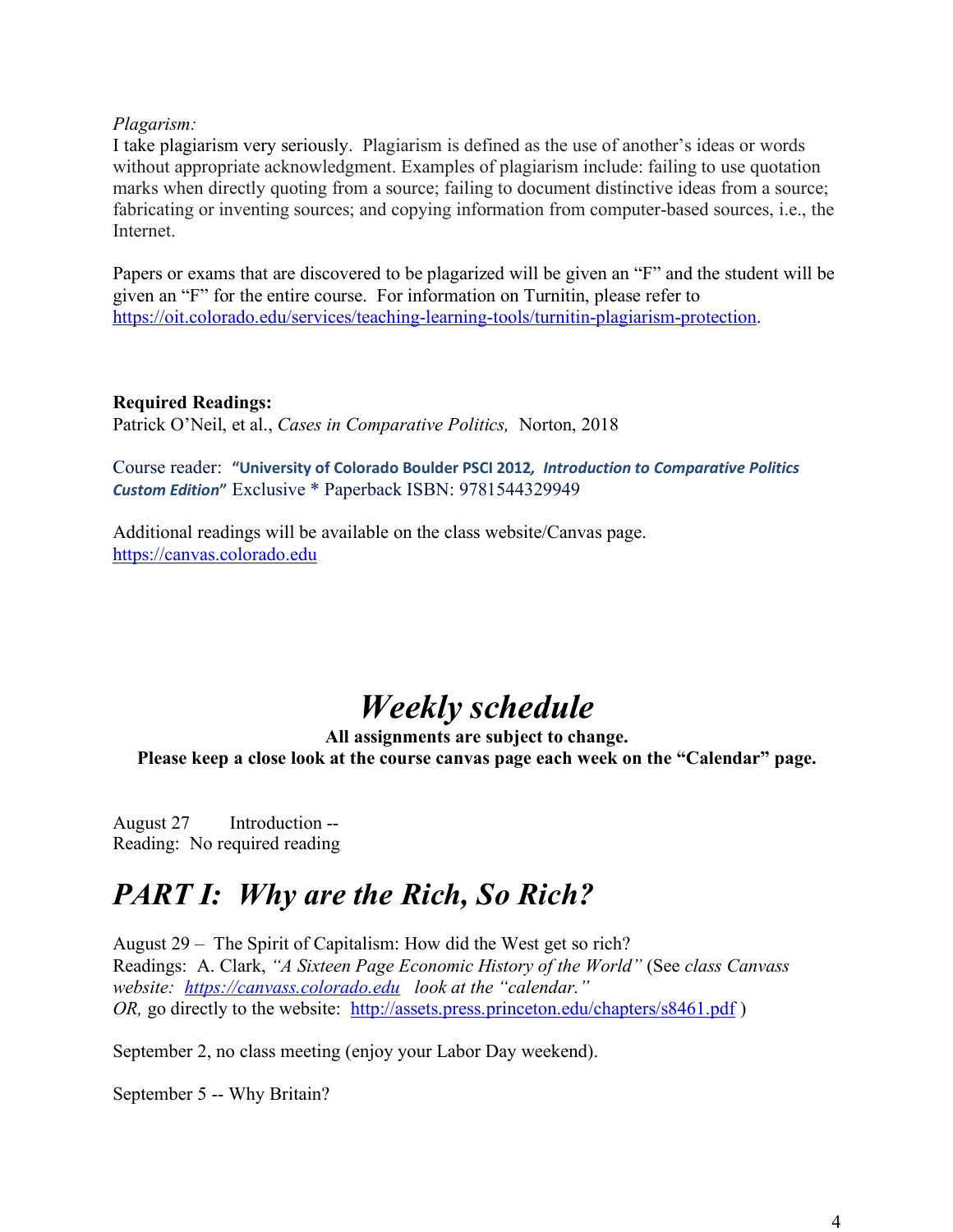Readings: Yural Harrari, *Sapiens,* selections from Chapter 16 and 17. *See class Canvass website. See "calendar".*

September 10 – The Co-Evolution of Democracy and Capitalism Readings: P. O'NEIL et. al., *Cases in Comparative Politics,* Chapter 2, "Britain," pages 35-58.

September 12 – The Rise (and Fall?) of Britain Readings: P. O'NEIL et. al., *Cases in Comparative Politics,* Chapter 2, "Britain," pages 61 -87.

September 17 –In the Land of Milk and Honey Readings: F. Turner, *The Significance of the Frontier in American History*, Chapter 1, See *class Canvass website. See "calendar".*

September 19 – American Exceptionalism and America Institutions Readings: P. O'NEIL et. al., *Cases in Comparative Politics,* Chapter 2, "USA" pages 93-116.

September 24– The rise of the Activist State Readings: P. O'NEIL et. al., *Cases in Comparative Politics,* Ch. 2, "USA" pages 118-140. Read also: The Universal Declaration of Human Rights: http://www.un.org/en/universal-declaration-human-rights/index.html

September 26 – Trouble in Paradise? Readings: *The Economist,* "*What's Gone Wrong with Democracy?" On class Canvass website. See "calendar".* Readings on Liberalism under Threat (To be announced: probably from recent *Foreign Affairs*).

#### *October 1 ---- In class Mid-term Exam*

## *PART II – WHY ARE THE POOR SO POOR?*

October 3 – Introduction to the Developing World Readings: Class Reader, A. Baker, *Geography and Economic Prosperity*, Chapter 1, pages 1-12

October 8 – Is Geography Destiny? Readings: Class Reader, A. Baker, *Geography and Economic Prosperity*, Ch. 1, pages 12-23

October 10 – Africa: The Legacies of Colonialism Readings: Class Reader, A. Baker, *Slavery and Colonialism*, Chapter 2, pp. 23-47

October 15 – The Nigerian Story Readings: P. O'NEIL et. al., *Cases in Comparative Politics,* Ch. 14, pp. 731-746 and pp 766- 772.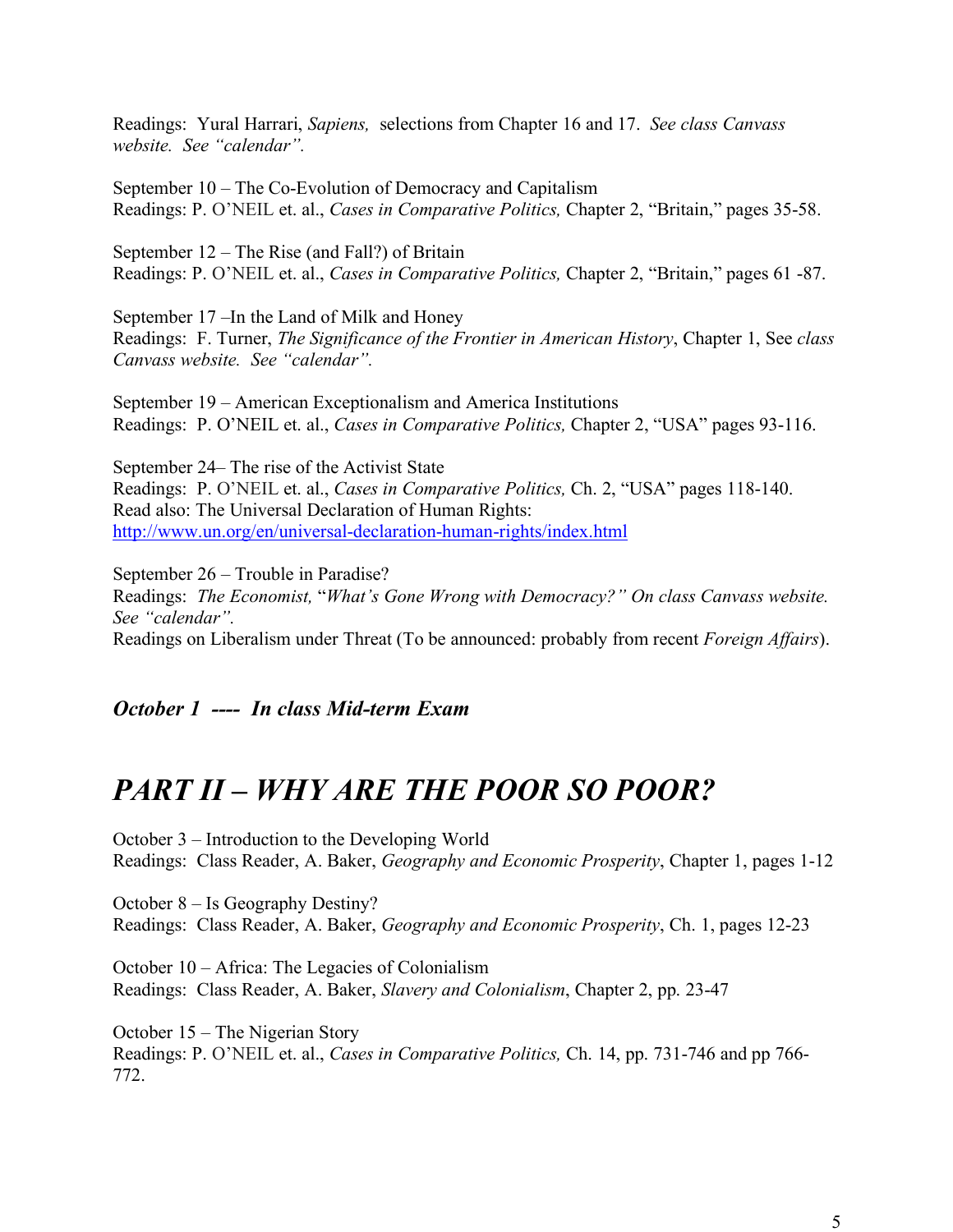October 17 – The danger of a Single Story: Is Africa Booming? Readings: Class Reader, Jason McClure, *Booming Africa?* Chapter 3, pp. 47-33.

October 22 – Introduction to Latin America Readings: Class Reader, A. Baker, *Globalization and Neo-colonialism*, Chapter 4, pp. 73-99.

October 24 – Mexico Readings: P. O'NEIL et. al., *Cases in Comparative Politics,* Ch. 11, pp. 560-571.

October 29 - Mexico Readings: P. O'NEIL et. al., *Cases in Comparative Politics,* Ch. 11, pp. 571-615.

October 31– The Dilemmas of International Aid Readings: Class Reader, A. Baker, "Foreign Aid and the Bretton Woods Institutions," Ch. 5, pp 99-125

November 5 – Summing up the course so far.

*November 7 -- 2nd Mid-Term Exam -- in Class* 

## *PART III --- WILL THE 21ST CENTURY BE ASIAN?*

November 12 - Asia Rising Readings: James Fallows, *"How the World Works,"* (see class WEB site).

November 14 – The Japanese Hybrid Readings: P. O'NEIL et. al., *Cases in Comparative Politics,* Ch. 6, pp. 275 - 300.

#### **November 19 – 21 Thankgiving Break --- Enjoy your holiday**

November 26 – What Happened to the Japanese Miracle? Readings: P. O'NEIL et. al., *Cases in Comparative Politics,* Ch. 6, pp. 300 - 329.

November 28 – East Asia Rising? Readings: Graham Alison, *Chapters 1 and 6* from "*Destined for War?. " See class Canvass website.* 

December 3 -- The Century of Humiliation Readings: P. O'NEIL et. al., *Cases in Comparative Politics,* Ch. 8, pp. 387 - 414.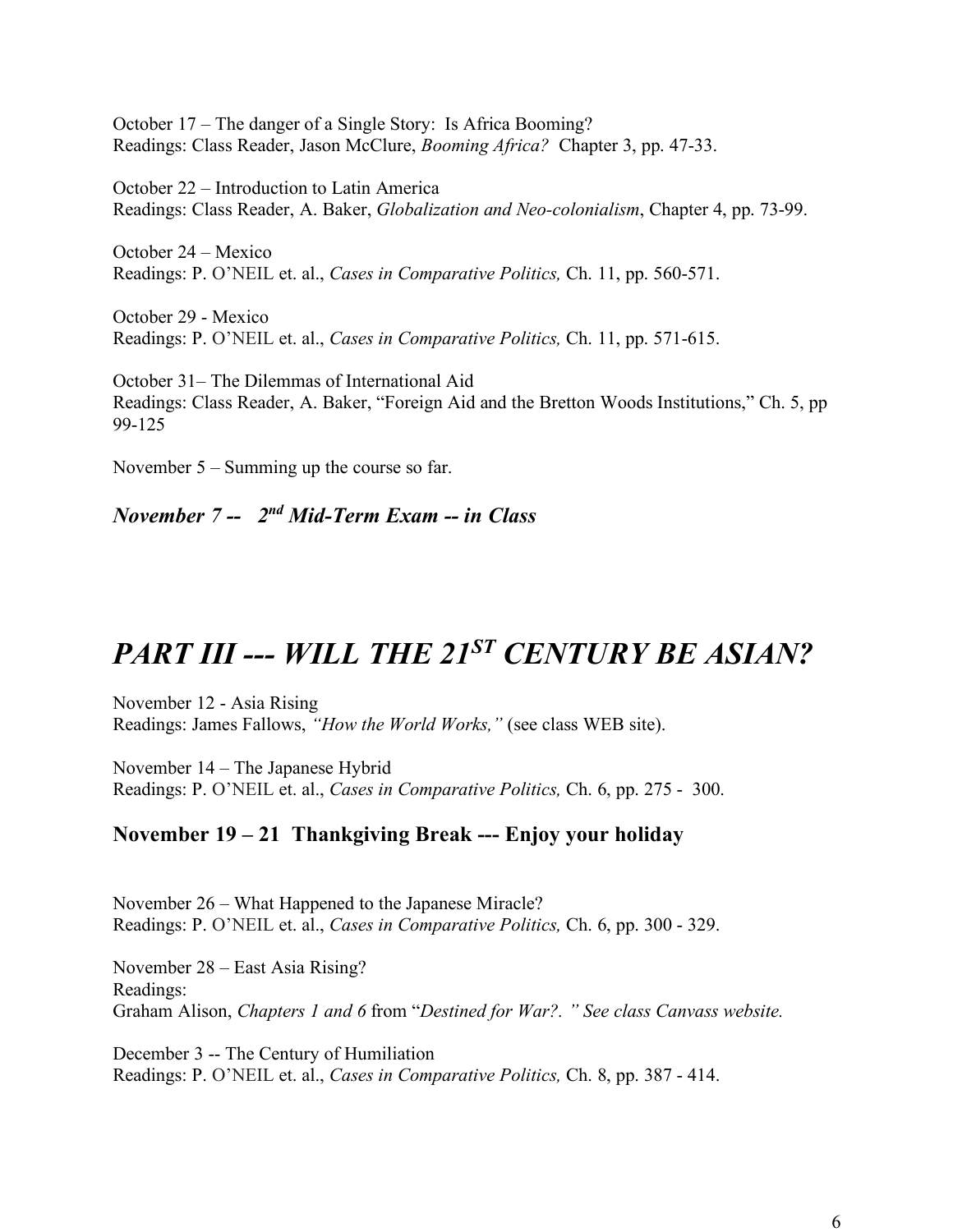December 5 – The Rise Post-Communist China

Readings: P. O'NEIL et. al., *Cases in Comparative Politics,* Ch. 8, pp. 415 - 436. And, Gary King, et. al. "How censorship in China allows government criticism but silences collective expression." *American Political Science Review*, 107.2 (2013): 326-343. *See class Canvass website*:

December 10 – The Future of China (and the World) Readings: Graham Alison, *Chapters 7* from "*Destined for War?. " See class Canvass website. And,* class Reader, Peter Katel, *"Emerging China"* Chapter 6, pp. 125-147.

Also suggested: Forbes Magazine article, "*The Future of China,"* ( To be announced, see class website).

December 12 – Conclusions and Implications Readings: R. Kagen, *"The Twilight of the Liberal World*?" (see class website).

### **FINAL EXAM Saturday, December 15, 4:30 – 7:00pm**

#### **Final points:**

## SYLLABUS STATEMENTS

#### Accommodation for Disabilities

If you qualify for accommodations because of a disability, please submit your accommodation letter from Disability Services to your faculty member in a timely manner so that your needs can be addressed. Disability Services determines accommodations based on documented disabilities in the academic environment. Information on requesting accommodations is located on the Disability Services website. Contact Disability Services at 303-492- 8671 or dsinfo@colorado.edu for further assistance. If you have a temporary medical condition or injury, see Temporary Medical Conditions under the Students tab on the Disability Services website.

#### Classroom Behavior

Students and faculty each have responsibility for maintaining an appropriate learning environment. Those who fail to adhere to such behavioral standards may be subject to discipline. Professional courtesy and sensitivity are especially important with respect to individuals and topics dealing with race, color, national origin, sex, pregnancy, age, disability, creed, religion, sexual orientation, gender identity, gender expression, veteran status, political affiliation or political philosophy. Class rosters are provided to the instructor with the student's legal name. I will gladly honor your request to address you by an alternate name or gender pronoun. Please advise me of this preference early in the semester so that I may make appropriate changes to my records. For more information, see the policies on classroom behavior and the Student Code of Conduct.